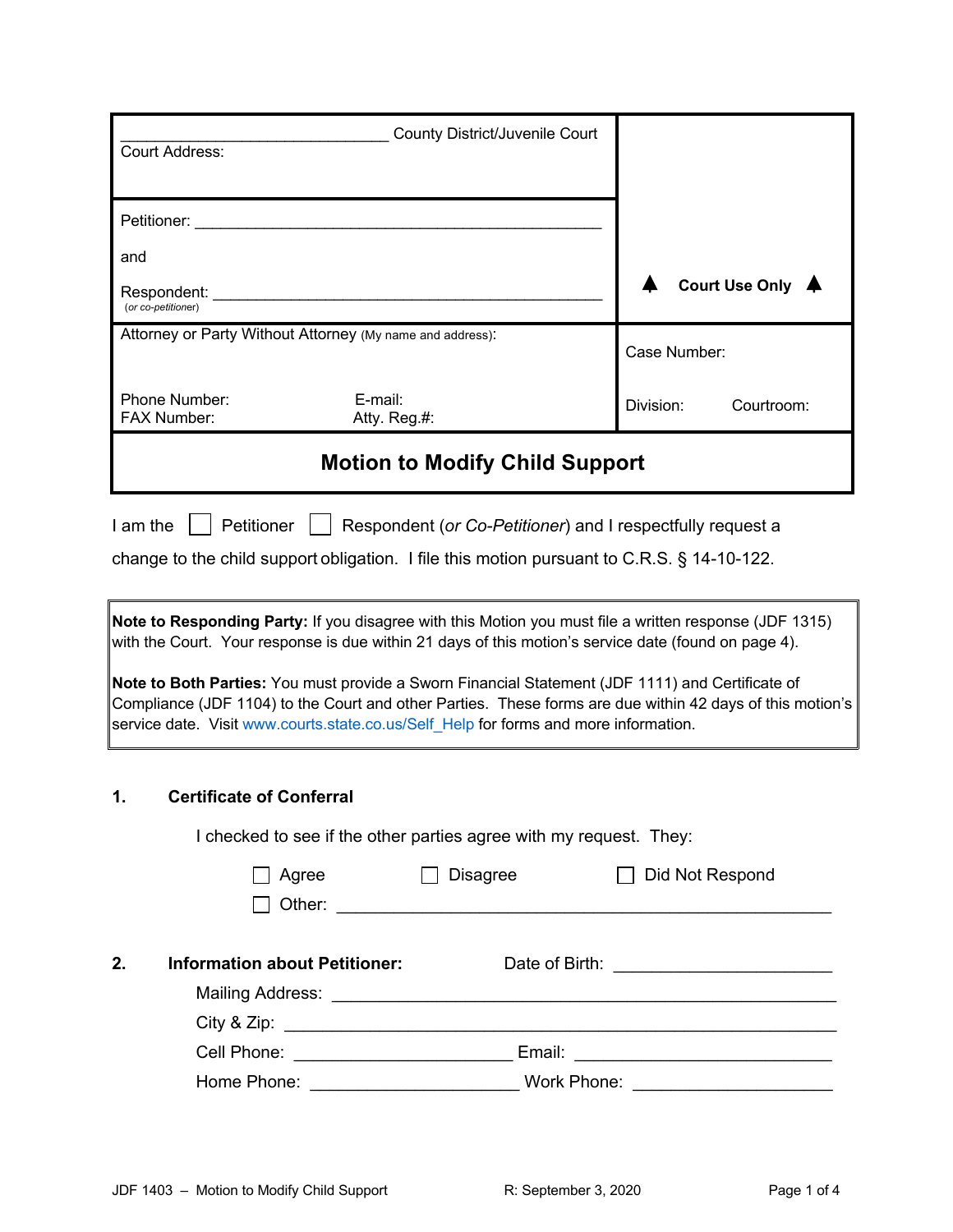| 3. | <b>Information about Respondent:</b> | Date of Birth:                                                                                                       |  |
|----|--------------------------------------|----------------------------------------------------------------------------------------------------------------------|--|
|    | Mailing Address:                     | <u> 2000 - 2000 - 2000 - 2000 - 2000 - 2000 - 2000 - 2000 - 2000 - 2000 - 2000 - 2000 - 2000 - 2000 - 2000 - 200</u> |  |
|    |                                      |                                                                                                                      |  |
|    | Cell Phone:                          | Email:                                                                                                               |  |
|    | Home Phone:                          | Work Phone:                                                                                                          |  |

**4.** The parties have \_\_\_\_\_\_\_\_ minor child(ren):

| <b>Child's Name</b> | <b>Present Address</b><br><b>Sex</b> |  | Date of Birth |  |  |
|---------------------|--------------------------------------|--|---------------|--|--|
|                     |                                      |  |               |  |  |
|                     |                                      |  |               |  |  |
|                     |                                      |  |               |  |  |
|                     |                                      |  |               |  |  |

**5.** Under the current support order:

|    | The Petitioner has ____________ overnights per year with the child(ren).<br>The Respondent (or Co-Petitioner) has ___________ overnights per year. |
|----|----------------------------------------------------------------------------------------------------------------------------------------------------|
| 6. | Under the current support order:                                                                                                                   |
|    | Petitioner<br>Who pays child support?<br>Respondent (or Co-Petitioner)                                                                             |
|    | \$<br>How much is the child support obligation?                                                                                                    |
|    | This is paid:<br>$\Box$ weekly<br>bi-weekly                                                                                                        |
|    | twice a month<br>monthly                                                                                                                           |
|    |                                                                                                                                                    |
| 7. | Does the current support order contain a provision for medical insurance coverage?                                                                 |
|    | Yes*<br>No                                                                                                                                         |
|    | *If yes, how much does that coverage cost?<br>$\frac{1}{2}$                                                                                        |
| 8. | Have you attached a current Sworn Financial Statement (JDF 1111) to this Motion?                                                                   |
|    | No*<br>Yes                                                                                                                                         |
|    | *If no, you must file one within 42 days.                                                                                                          |
|    |                                                                                                                                                    |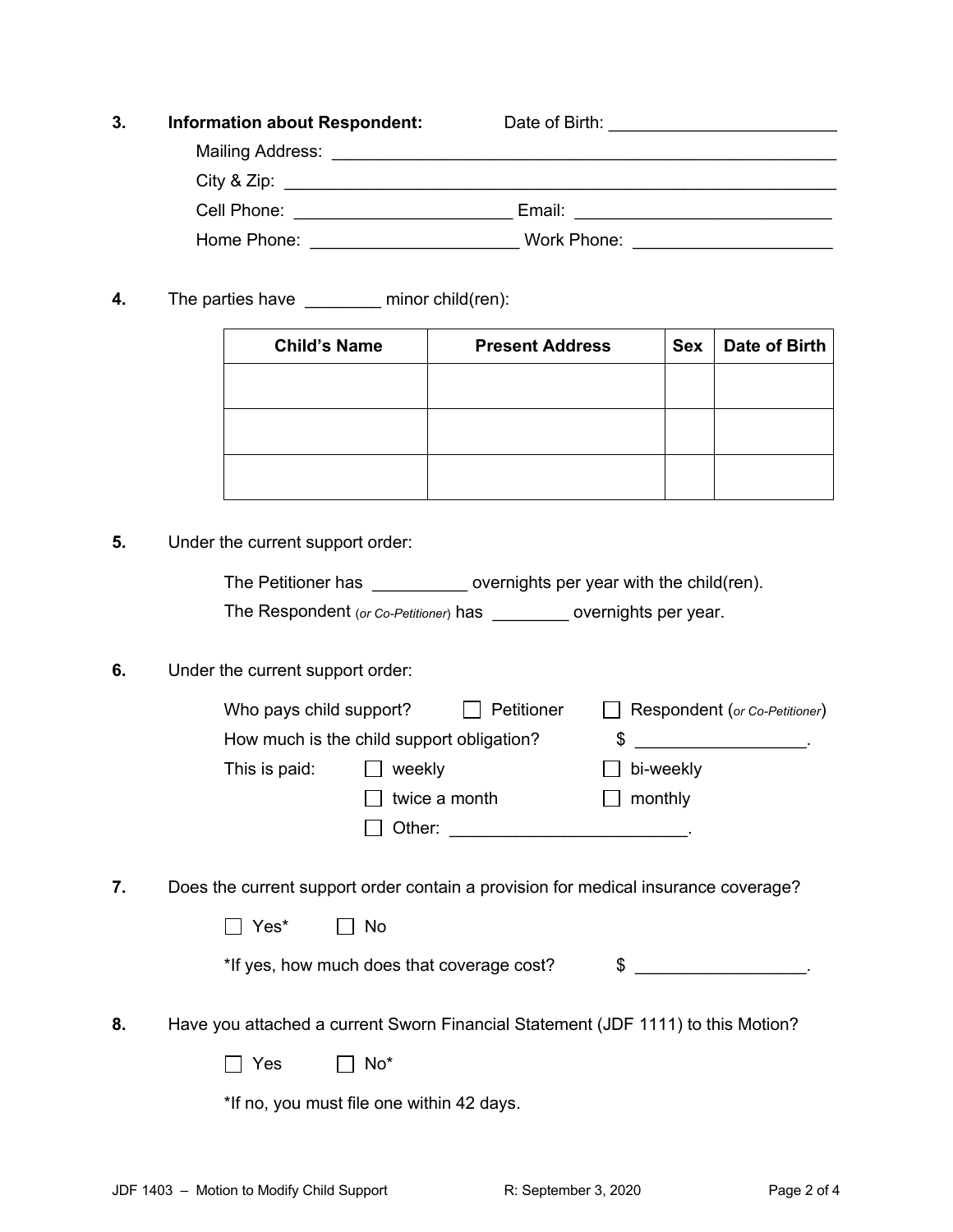## **9.** Reasons for the Change

|     |                                                                      | I believe the support order should be changed because of the following substantial |  |  |  |  |  |  |
|-----|----------------------------------------------------------------------|------------------------------------------------------------------------------------|--|--|--|--|--|--|
|     | and continuing change(s):                                            |                                                                                    |  |  |  |  |  |  |
|     | day care costs                                                       | amount of income                                                                   |  |  |  |  |  |  |
|     | parenting time                                                       | place of residence                                                                 |  |  |  |  |  |  |
|     | child emancipation                                                   | medical insurance coverage<br>$\perp$                                              |  |  |  |  |  |  |
|     |                                                                      |                                                                                    |  |  |  |  |  |  |
|     |                                                                      | I believe these would cause the child support payment to change by at least 10%.   |  |  |  |  |  |  |
|     |                                                                      | I am requesting a change to the child support because: _________________________   |  |  |  |  |  |  |
|     |                                                                      |                                                                                    |  |  |  |  |  |  |
|     |                                                                      |                                                                                    |  |  |  |  |  |  |
|     |                                                                      |                                                                                    |  |  |  |  |  |  |
|     |                                                                      |                                                                                    |  |  |  |  |  |  |
|     |                                                                      |                                                                                    |  |  |  |  |  |  |
|     |                                                                      |                                                                                    |  |  |  |  |  |  |
|     |                                                                      |                                                                                    |  |  |  |  |  |  |
|     |                                                                      |                                                                                    |  |  |  |  |  |  |
| 10. | Have you attached a proposed child support worksheet to this Motion? |                                                                                    |  |  |  |  |  |  |
|     | Yes*<br>No                                                           |                                                                                    |  |  |  |  |  |  |
|     | *If yes, what is the proposed child support payment?                 |                                                                                    |  |  |  |  |  |  |
|     | to be paid:<br>\$                                                    | bi-weekly<br>weekly                                                                |  |  |  |  |  |  |
|     |                                                                      | twice a month<br>monthly                                                           |  |  |  |  |  |  |
|     |                                                                      | other:                                                                             |  |  |  |  |  |  |
|     |                                                                      |                                                                                    |  |  |  |  |  |  |
| 11. | Does either parent live in another state?                            |                                                                                    |  |  |  |  |  |  |
|     | $\Box$ Yes*<br>No                                                    |                                                                                    |  |  |  |  |  |  |
|     |                                                                      | *If yes, which parent? _________________________________. In which state? ______.  |  |  |  |  |  |  |
| 12. | Is either party receiving child support enforcement services?        |                                                                                    |  |  |  |  |  |  |
|     |                                                                      |                                                                                    |  |  |  |  |  |  |
|     | Yes*<br>$\Box$ No                                                    |                                                                                    |  |  |  |  |  |  |
|     |                                                                      | *If yes, in which county? ___________________________. In which state? ______.     |  |  |  |  |  |  |
|     |                                                                      |                                                                                    |  |  |  |  |  |  |